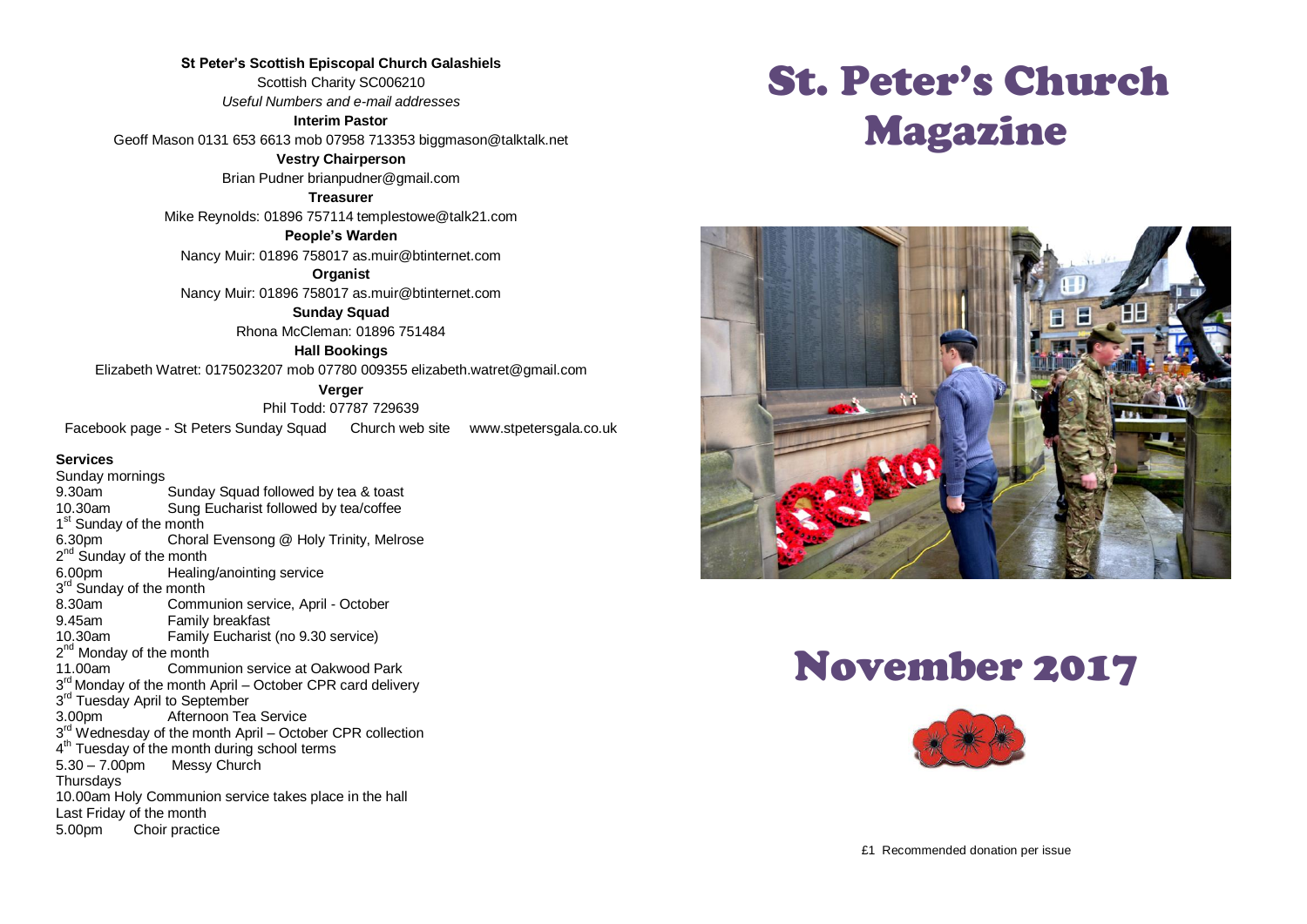## **Shared Leadership Team**

| Susan Boorman   | <b>@</b> 07704788689 | theboormans@talktalk.net      |
|-----------------|----------------------|-------------------------------|
| Sheena Cossar   | <b>雷 751694</b>      | smstcg1945@gmail.com          |
| Karen Ellis     | ☎ 757429             | karenellishome@hotmail.co.uk  |
| John Maltman    | <b>@07551357580</b>  | john.maltman@forthports.co.uk |
| Nancy Muir      | ■ 758017             | as.muir@btinternet.com        |
| Monica Reynolds | 雷 757114             | monica@temlpestowe.plus.com   |
|                 |                      |                               |

## **Church Diary November**

| Thurs 2nd               | 10.00am Communion Service                             |
|-------------------------|-------------------------------------------------------|
| Sat $4th$               | 10.00am Cursillo meeting Coldstream                   |
| Sun 5th                 | 9.30am Sunday Squad                                   |
|                         | 10.30am Sung Eucharist, Rev John Evans                |
| Mon 6 <sup>th</sup>     | 7.30pm Filling Station, Corn Exchange, Melrose        |
| Wed 8 <sup>th</sup>     | 7.30pm SLT meeting @ Sheena's                         |
| Thurs 9 <sup>th</sup>   | 10.00am Communion Service                             |
| Fri $10th$              | 7.30pn Church Social evening - Bingo Quiz             |
| Sun $12^{th}$           | 9.30am Sunday Squad                                   |
|                         | 10.30 Remembrance Service, Fr William Mounsey RAF(rt) |
|                         | ATC enrolment and parade                              |
| Mon 13 <sup>th</sup>    | 7.00pm Bottle top sort                                |
| Thurs 16 <sup>th</sup>  | 10.00am Communion Service                             |
| Sat 18 <sup>th</sup>    | 12.30 Soup 'n' Pud lunch                              |
| Sun 19 <sup>th</sup>    | 9.45am Breakfast                                      |
|                         | 10.30 Family Service, AGM                             |
| Thurs 23rd              | 10am Communion Service                                |
| Fri $24th$              | 5.00pm Choir practice                                 |
| Sun 26 <sup>th</sup>    | 9.30am Sunday Squad                                   |
|                         | 10.30 Sung Eucharist, Joanna Smith                    |
| Tues 28 <sup>th</sup>   | 5.30pm Messy Church                                   |
| Thurs 30 <sup>th</sup>  | 10.00am Communion Service                             |
| Sun 3 <sup>rd</sup> Dec | 9.30am Sunday Squad                                   |
| Advent                  | 10.30am Sung Eucharist, Rev John Evans                |
|                         |                                                       |



As we "fall back" into winter time and the days get shorter, colder and darker the 8.30am Communion service on Sunday mornings has been suspended till we "spring forward" into lighter days in April.





## **Emergency Prayer Circle**

This is a group in the church which prays for people at times of special need. If you know of a member of your family or a friend facing crisis or difficulty who would be grateful of such confidential support

Ring Muriel on 01896 831418 or Rhona on 01896 751484



Roslynn, Aimee, Rosemarie, Darrin, Fiona, Ivy, Karina, James, Jaci, William, Bethany, Katie & John, Jim, Ruth, Kris, Rebecca, Steph, Emily and Holly, Sadie, Tony, Gina, Joan, Jane, Robin, Sarah, Lynn, Nigel, Darcy, Muhamid, Jennifer, Kevin, Claire, Joyce, Gordon, Lesley, Ian, Mikkel, Sheila, John, Fred, Alex, Jane

Please keep in touch with Monica (01896 757114) regarding folk being remembered on the Prayer Tree.



**November Anniversary of Baptism**

10<sup>th</sup> Nieve Fraser 16<sup>th</sup> Harry Paton 28<sup>th</sup> Erin Wallace

#### ooooooooooooooooooooooooooooooooooooooooooooooooooooooooooooooooo



I know you don't like being reminded but it is getting closer to that time of year when we start to think of presents – unless of course you are one of the very organised folk who plan and prepare all year round! Maybe this year when you are wondering what to give someone who really doesn't need any more "stuff" you

might think about "alternative gifts". I have placed a number of catalogues from various charities at the back of church with ideas varying from school books to toilets.

Do have a look and make notes of items and the contact details of the charities but leave the catalogues in church so that everyone has a chance to search for the very different gift that will really go to someone who needs it rather than buying something that might be starting a life on the raffle rounds.

You can always wrap some home-made sweets with the alternative gift envelope.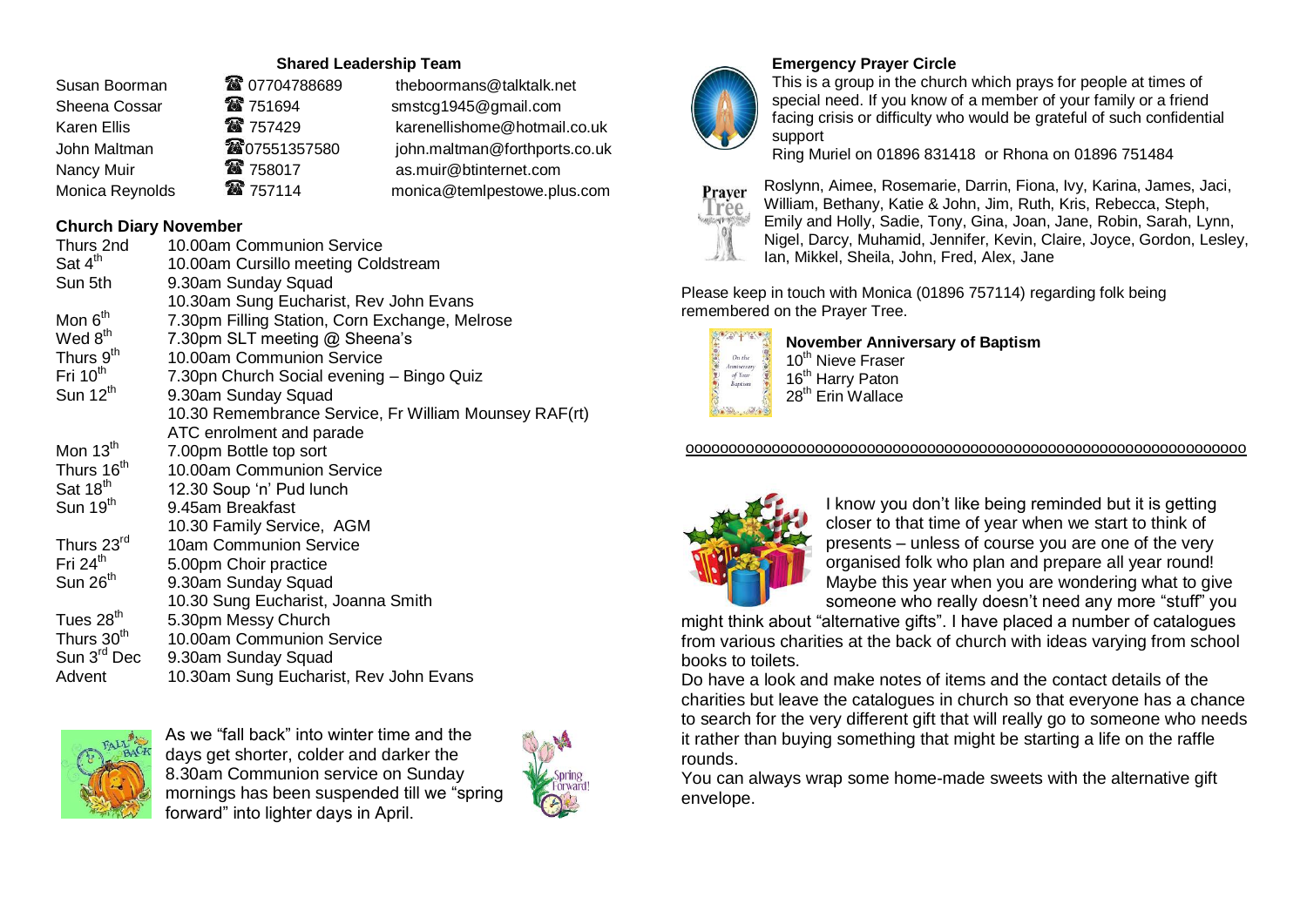## **CHARITY** christian



**Chrisian Aid**

As you know I have taken over from Karen Ellis as the Christian Aid rep from St Peter's. The Soup 'n' Pud raised "265.92 and the recent Quiz Night £69. Thank you to all who contributed to this worthwhile cause.

The Government's response to the DEC appeal has doubled these donations.

Susan B

# a simple solution to world hunger



mary

Mary's Meals was our chosen charity for the retiring collection at our Harvest service.

You will be delighted to learn that we raised £200. Thank you to everyone who contributed as this will help the charity continue to feed children – they have passed the 1 Billionth meal!!

Below are the porridge faces that were made at the Family Breakfast. This was a challenge set by Mary's Meals as most of the food served to children all over the world is based on their local form of porridge.



The guessing game – estimating how far Thomas Kyababa travelled in an average month as he visited 15 schools each week was quite a challenge. The distance travelled by the school feeding officer was 1274miles.

Mary Christie's estimate of 1076 miles was the closest guess. Other guesses were Beth Cumming – 633 miles, Karen Ellis at 2827 miles and Muriel Lounsbach at 3100 miles. Thanks for taking part.

## **News from Bishops Enabler of Mission**

**Mission Shaped Intro course this Autumn.**

**Come with others from your church or individuals welcome too. Six Mondays 6 Nov. – 11 Dec. 7.30-9.30pm**

## **Walpole Hall, St Mary's Cathedral, Edinburgh, EH12 5AW**

Our world and our lives change at an ever faster pace, but how can the church respond to this change? Are new ways of engaging with people and being church in the 21st century possible? If so, what might they look like?

*Mission Shaped Intro* is a creative six session course using videos and stories to help explore mission and church life in our current context.

To book or for more details contact Rev Annie Naish, Bishop's Enabler of Mission on mission@dioceseofedinburgh.org Or 0131 346 9089

Hopefully this course will be run in the Borders next year.

## **Proposed work with the Church Army**

Following our congregational meeting with Kerry Dixon, Church Army, and Annie Naish, Bishop's Enabler of Mission, we may think that things have gone quiet. However the Bishop, Annie and Kerry are continuing discussions and the Church Army leadership group is meeting in December. There is no firm proposal, the finances haven't been worked and we are some way from knowing if this will go ahead. Hopefully thing will become clearer in the New Year and any further updates will have more details in them.

Please continue to prayer for the church and a clear way forward.

**NOTICE OF AGM SUNDAY 19TH NOVEMBER @ 10.30 SERVICE IT IS IMPORTANT THAT YOU ATTEND THIS MEETING THE REPORTS FROM VARIOUS CHURCH GROUPS WILL BE ISSUED THE WEEK BEFORE THE MEETING**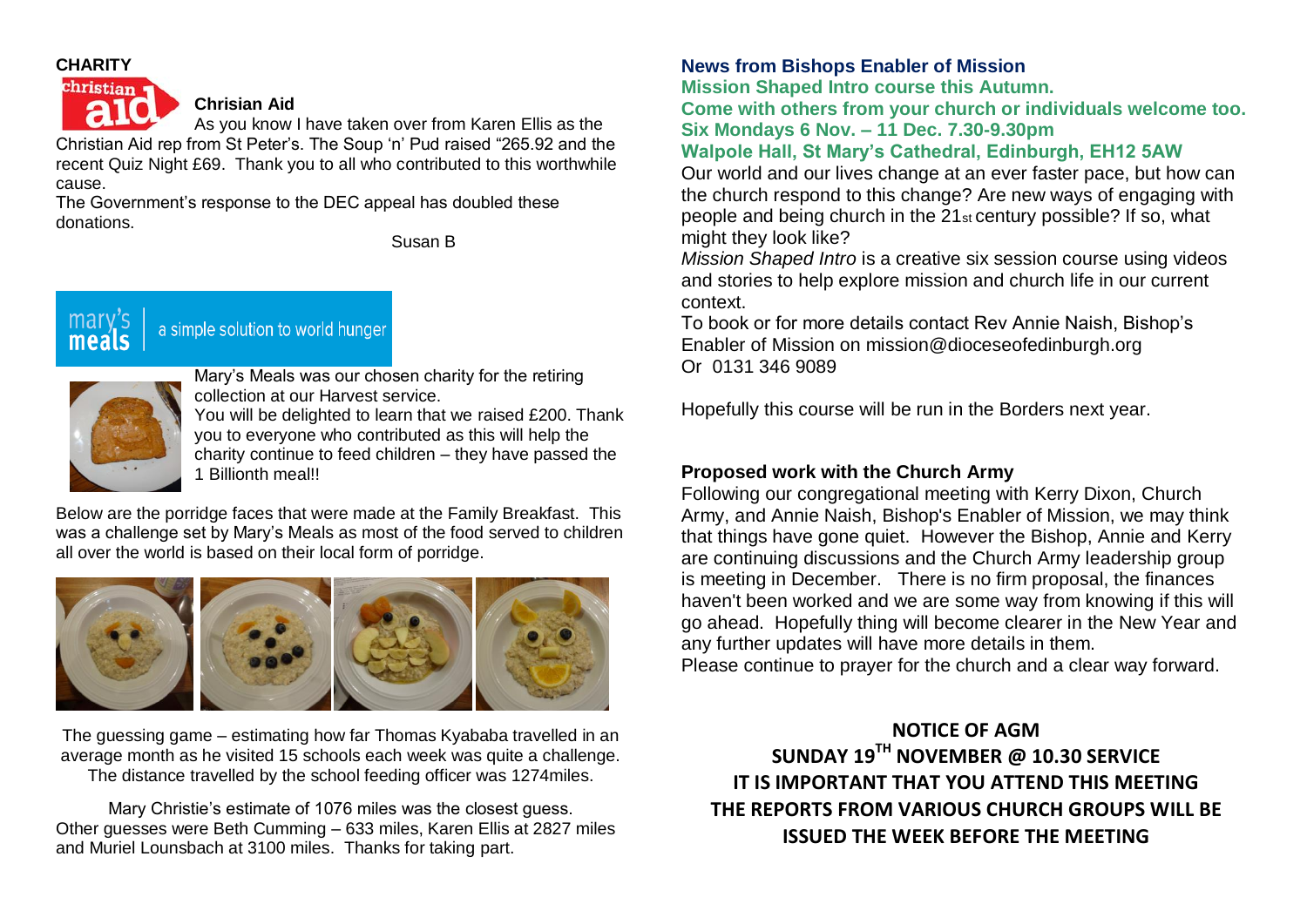After David Bethune's talk about how we should all be doing our bit to help protect the planet for future generations I found this project which gives us hope that there are people out there who do care and are doing things to improve the situation

Waste plastic used to make recyclable shelters for displaced people Scientists at the University of Bath have developed recyclable plastic-based



shelters to help people displaced by natural disasters such as hurricanes. The environmentally-friendly shelters are being developed and tested by researchers at the University of Bath and plastics company Protomax. They are cheap, made from recycled waste plastic, which can easily be used again, and

are easy to construct, researchers say. Each shelter measures 3.6 by 4.8 metres, providing a temporary space to shelter or family, or several can be linked together. David Coley, professor of low carbon design at the university of Bath, said: "From the milk bottles to the ice-cream tubs we throw away each day, these waste plastics could provide a recyclable shelter solution to those people who have been left without a home. One of the recyclable plastic-based



shelters at the test site (University of Bath/PA)

"The damage plastic causes our oceans and environment is clear to see and by using waste plastic to construct these shelters, we are not only helping put a roof over people's heads but also playing our own part in reducing the impact of waste plastic." More than eight million tonnes of

plastic is dumped into oceans each year, with over 90% of sea birds having pieces of plastic in their stomachs.

The shelter's panels are made from a variety of waste plastics, including those that pollute the oceans.

Nico Stillwell, from Protomax, said: "A shelter built from Storm Board marks a step up in shelter design, from tent to an interim home. "The weather proof boards provide a level of insulation and security that a tent simply cannot achieve. "Storm Board has the dual purpose of cleaning up the environment and providing jobs and shelter where it is needed.



# A d v e n t S t i l l n e s s

## Pausing to Reflect Waiting with God Open to Receive

# Quiet morning for reflection

## **Saturday 25 November 2017 10.15 am to 1.30 pm**

(Registration from 10.00am: ending with sharing lunch at 1.00pm) **Ormiston Parish Church**

# *The programme will be led by members of the Lantern Group, who share a common interest in the Ignatian way of prayer and spiritual development. Donations welcomed to defray expenses.*

*It is helpful if you let us know you plan to come Please phone 01620 824896 or email jstein@hnadselpress.org,uk www.thelanterngroup.org*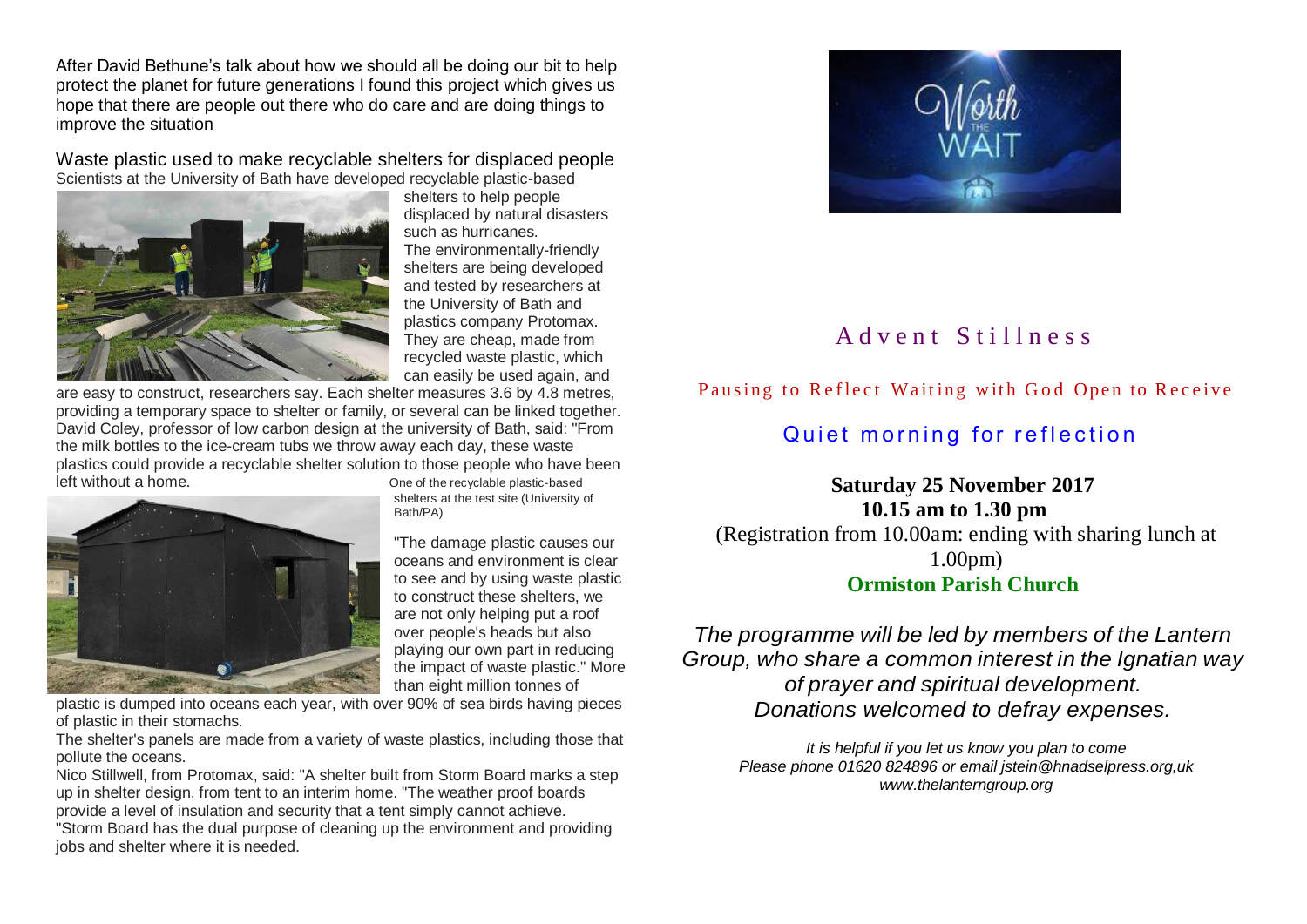# Coventry Cathedral's welcome…

*(This isn't original to us – but is something we regularly print on the front of our service booklets which has been widely reported and much appreciated…)*

We extend a special welcome to those who are single, married, divorced, widowed, straight, gay, confused, well-heeled or down at heel. We especially welcome wailing babies and excited toddlers.

We welcome you whether you can sing like Pavarotti or just growl quietly to yourself. You're welcome here if you're 'just browsing,' just woken up or just got out of prison. We don't care if you're more Christian than the Archbishop of Canterbury, or haven't been to church since Christmas ten years ago.

We extend a special welcome to those who are over 60 but not grown up yet, and to teenagers who are growing up too fast. We welcome keep-fit mums, football dads, starving artists, tree-huggers, latte-sippers, vegetarians, junk-food eaters. We welcome those who are in recovery or still addicted. We welcome you if you're having problems, are down in the dumps or don't like 'organised religion.' *(We're not that keen on it either!)*

We offer a welcome to those who think the earth is flat, work too hard, don't work, can't spell, or are here because granny is visiting and wanted to come to the Cathedral.

We welcome those who are inked, pierced, both or neither. We offer a special welcome to those who could use a prayer right now, had religion shoved down their throat as kids or got lost on the ring road and wound up here by mistake. We welcome pilgrims, tourists, seekers, doubters… and you!

# **MESSY CHURCH 24TH OCTOBER**